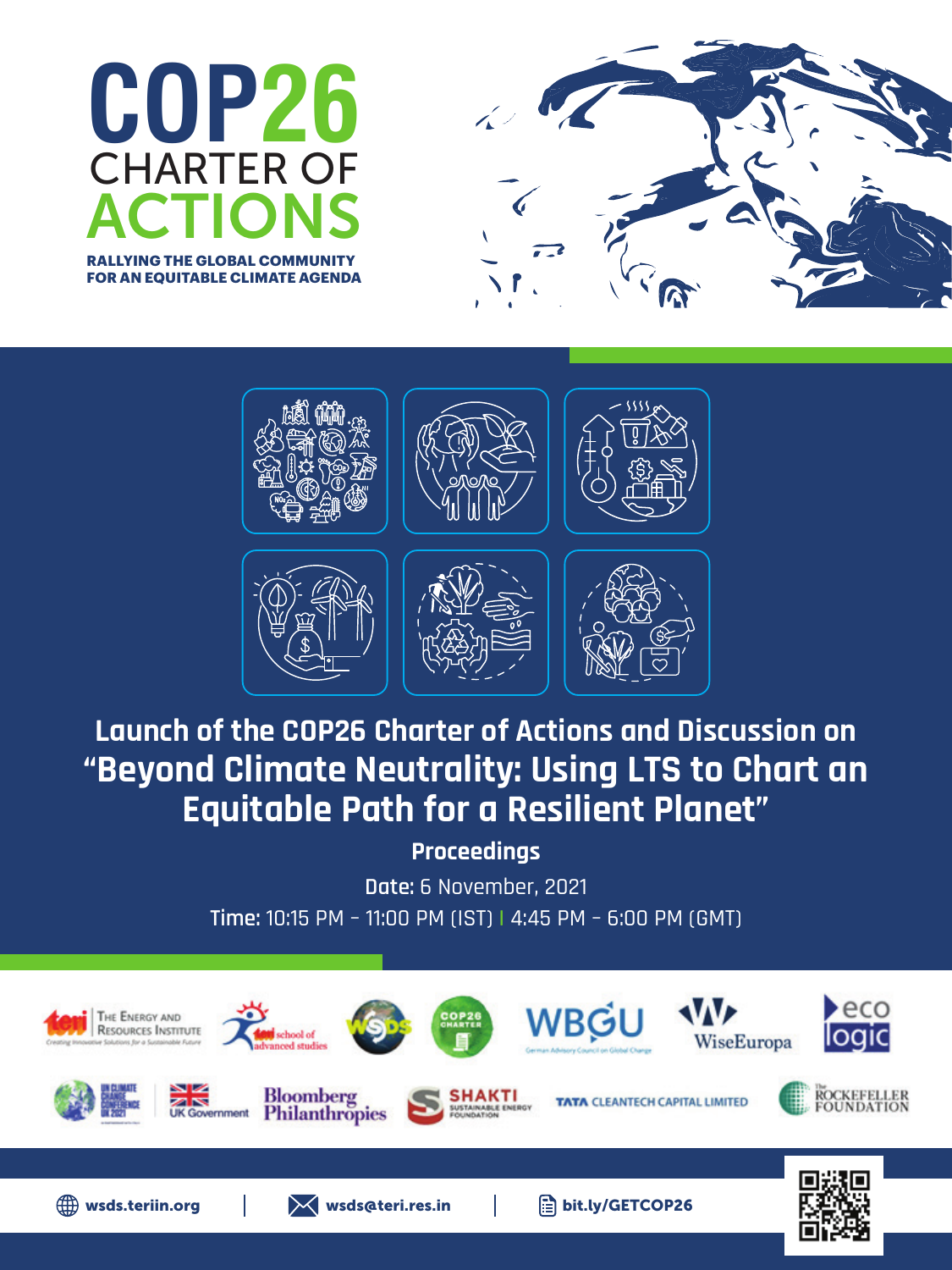#### **The Energy and Resources Institute**

The Energy and Resources Institute (TERI) is an independent, non-profit organization with capabilities in research, implementation and outreach. It has multidisciplinary expertise in the areas of climate change, natural resources, environment, energy, and sustainable development goals. TERI's research and research-based solutions have had a transformative impact on industries and communities. It has fostered international collaboration on sustainability action by creating a number of platforms and fora. Research gets translated into technology products, technical services, as well as policy advisory and outreach. Headquartered in New Delhi, TERI has regional centres and campuses in Gurugram, Bengaluru, Guwahati, Mumbai, Panaji, and Nainital.

#### **World Sustainable Development Summit**

The World Sustainable Development Summit (WSDS) is the annual flagship event of The Energy and Resources Institute (TERI). Instituted in 2001 as the Delhi Sustainable Development Summit (DSDS), the Summit series marked 20 years in its journey of making 'sustainable development' a globally shared goal. Over the years, the Summit platform has brought together thought leaders, heads of state and government, scholars, corporates, youth groups, and civil society representatives from across the world. The 21st edition of WSDS will be held on 16–18 February 2022, on the theme: Towards a Resilient Planet: Ensuring a Sustainable and Equitable Future.

#### **COP26 Charter of Actions**

The 26th UN Climate Change Conference of the Parties (COP26), held on 1–12 November 2021 in Glasgow, aimed to mobilize the action on mitigation, adaptation, and resilience, and strengthen the narrative for better alignment with sustainable development goals. The Energy and Resources Institute (TERI) has prepared a COP26 Charter of Actions, which will assimilate questions and challenges posed by keys sectors in India, propose probable and sector-specific options that can advance climate action and ambition in the country, and also highlight normative implications for the global climate agenda. The outcomes of COP26 and the messages from the Charter will also be discussed at a plenary session at the World Sustainable Development Summit (WSDS) to be organized by TERI on 16–18 February 2022.

#### **Documentation**

The documentation is not an exact transcription and some editing was done to make the messages clearer for the reader.

#### **Acknowledgment**

The team expresses gratitude to Dr Vibha Dhawan (Director General, TERI) and Mr Manjeev Singh Puri (Distinguished Fellow, TERI) for their leadership and guidance in conducting the dialogue. We would like to thank Mr Anoop Variyambath and Mr Shyam Sunder Nayar (DGO), Dr Shailly Kedia, Ms Anuradha Mathur, Ms Nivedita Cholayil, Ms Neha Joshi, Mr Ravi Nair (WSDS); Ms Sonal Bajaj, Ms Sonali Mathur, Ms Ritu Ghai, Mr I I Jose (Events team); Ms Tanuja Mehta, Mr Shreyas Joshi, Mr Sumit Bansal, Mr Neeshu P Srivastava (Communications Team); Ms Dolly Sangle, Ms Aarti Parmar, Mr Rohit Chauhan, Mr Paras Verma (IT Team); Mr Santosh Gautam (TERI Press). The team thanks Ms Jebah David for copy-editing support.

#### **Suggested Citation**

TERI (The Energy and Resources Institute) (2021), Proceedings of the Launch of the COP26 Charter of Actions and Discussion on "Beyond Climate Neutrality: Using LTS to Chart an Equitable Path for a Resilient Planet", New Delhi: TERI.

#### **Contact**

WSDS Secretariat: wsds@teri.res.in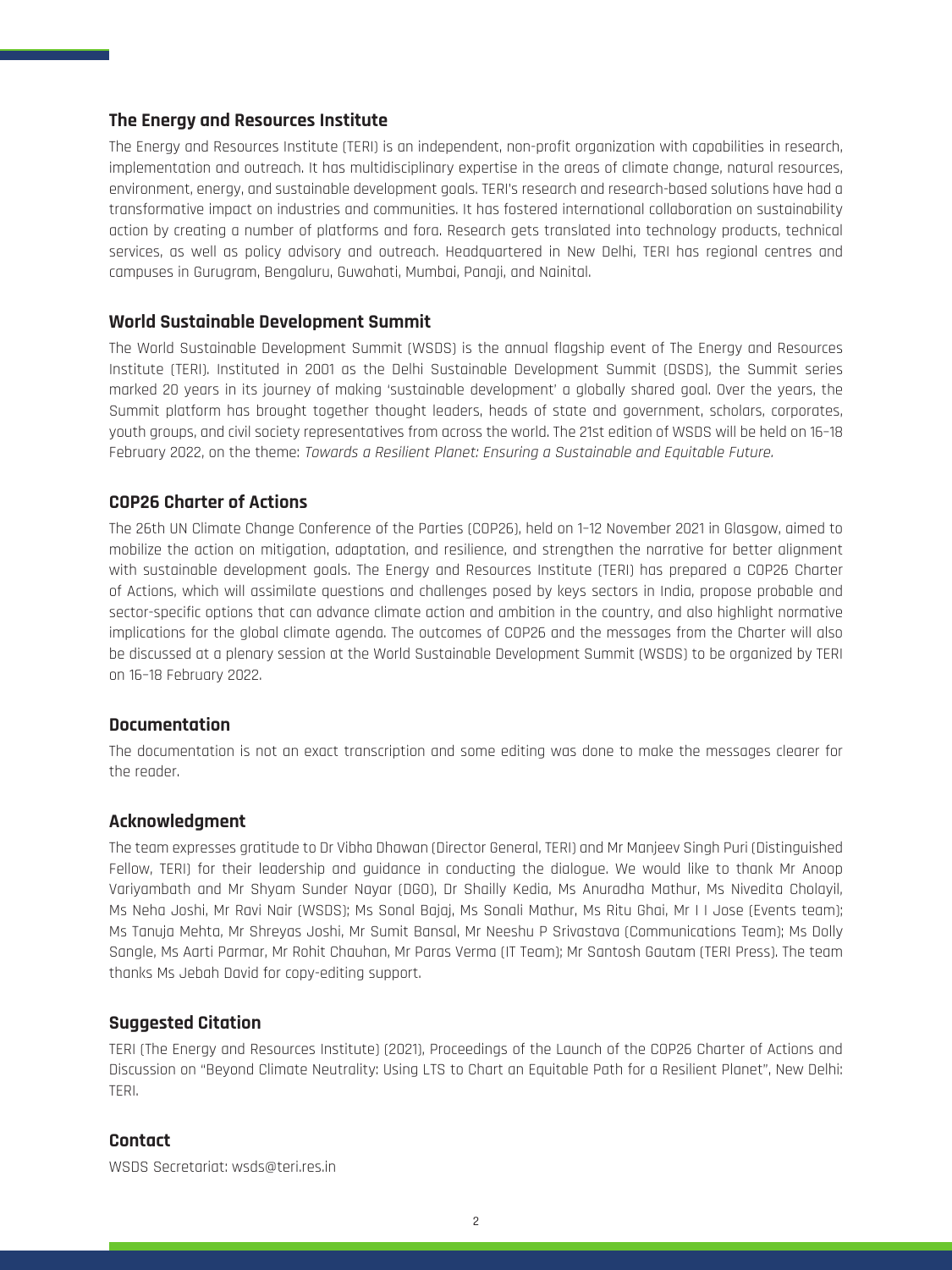# **Executive Summary**

- **• The scope of Article 4.19 needs to include adaptation:** Long-term low emission development strategies (LTS), as under Article 4.19 of the Paris Agreement, can be a key instrument to implementing the Paris Agreement, if equity considerations are taken into account. The current scope of Article 4.19 needs to be expanded to include adaptation, which is currently covered under Article 7.
- **• Carbon neutrality is just an intermediate target on the way to climate stabilization:** Carbon neutrality means not adding any more carbon to the atmosphere; however, the accumulated carbon from historical emissions is already impacting every region of the world, owing to which there are going to be more severe events in spite of having reached carbon neutrality. As a result, it is not enough to just talk about climate neutrality; we need to talk about climate stabilization, and this means that in the long term we will need to stabilize the global temperature at about 1.5 degrees Celsius above the pre-industrial levels or at least well below 2 degrees Celsius.
- **• Long-term strategies will be important to achieve both climate and non-climate targets:** LTS should not only be mandatory for countries; they also need to be reviewed periodically in order to account for new knowledge and for the uncertainty that comes with future development. These LTS should aim to strengthen the biospheres' contribution to climate stabilization. Climate policy is the key for LTS, but at the same time, there is a need for separate instruments and financing for ecosystem service protection. LTS is also important not just to understand the long-term but also to inform the short-term strategies.
- **• Adaptation should be at the core of long-term strategies:** Although it may be contended that there is a growing narrative by countries to include adaptation within their long-term strategies, this has not translated into any high level of integration with concrete formulation and communication in the LTS submitted by countries. There is also a need to devise a mechanism for compensating those people and the communities who are going to be impacted and who are going to suffer losses.
- **• Multilateral cooperation is going be crucial for making long-term strategies successful:** It is important to identify the role international cooperation can play in exploring what it means to transform these economies, so that each country realizes now how much they need from other countries. To guide LTS, there is a need to especially support low-income countries via multilateral cooperation; this allows these countries to have a holistic view on not just climate change, but also biodiversity crises and the global crisis like COVID-19 in an inclusive manner that leaves nobody behind.
- **• Climate finance need to be earmarked for adaptation and equity:** The principles of 'polluter pays' should be applied to finance adaptation and loss and damage activity beyond climate neutrality; it should be the guiding principle to mobilize finance and resources. Adaptation and investment in innovation for climate stabilization needs to be at the core of climate finance and public finance.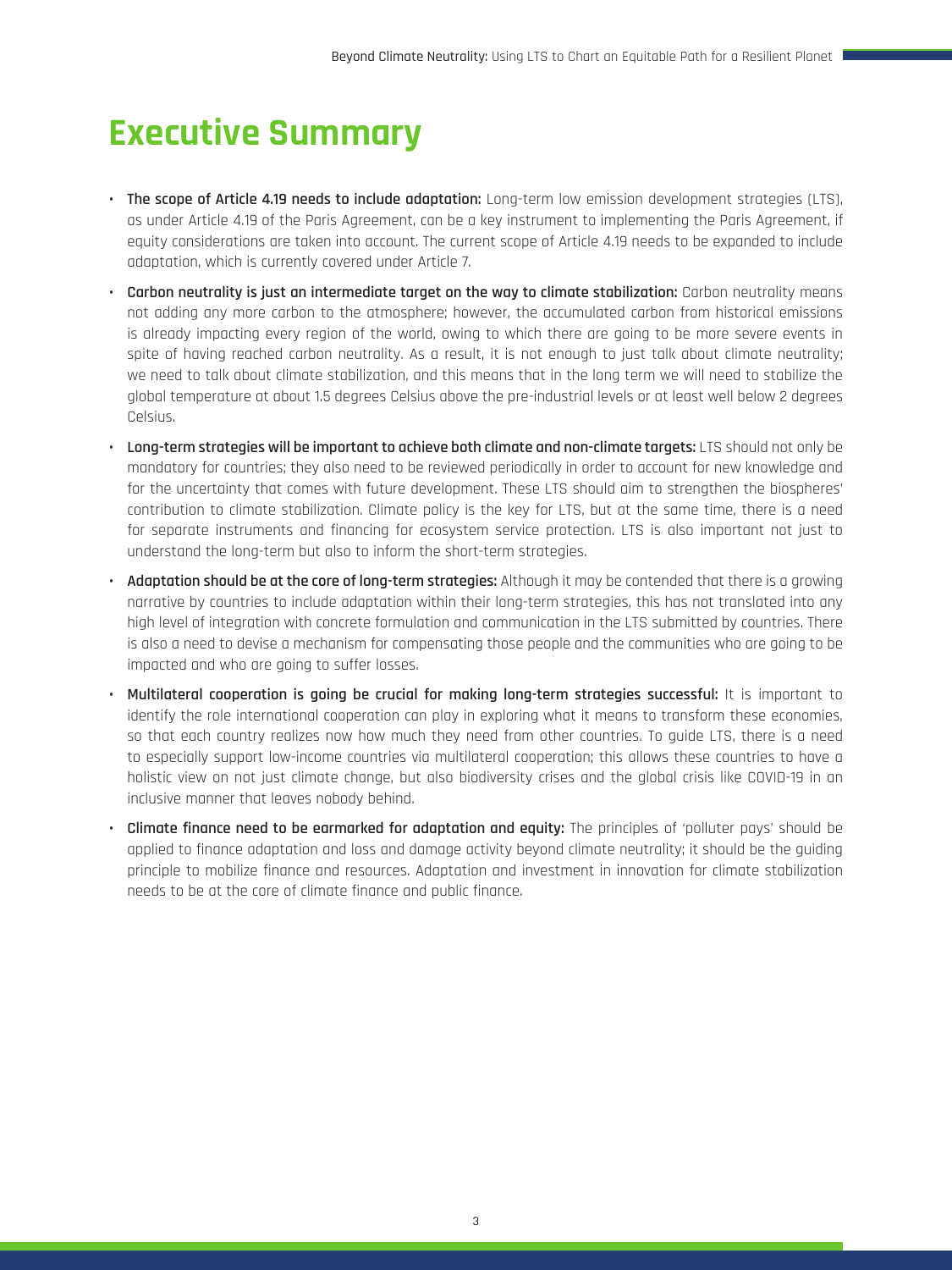## **Event Proceedings Welcome and Introduction**

**Vibha Dhawan, Director General, TERI**



Global collaborations and strong coalitions are important to mobilize action to address climate change impacts. However, the real arena for climate action is at the national and subnational levels, as well as in business and industry. Climate action should be understood in not just sectoral terms but also in cross-sectoral aspects, including in areas of finance, as well as science, technology and innovation.

Keeping this in mind, The Energy and Resources Institute (TERI) has put together this knowledge document, COP26 Charter of Actions, as an effort to rally for an equitable and ambitious global climate agenda. I am happy to welcome you all to the launch of this very important document. Issues emanating from the COP26 discussions and the Charter would culminate in a review at a plenary session at the World Sustainable Development Summit 2022, which would assess the efforts of international climate negotiations in securing a sustainable future, and deliberate on future actions. The Charter will examine the themes of equity, green finance, nature-based solutions (NbS), adaptation and resilience, energy, clean transport, and business actions.

Long-term strategies (LTS) on low emission development, as under Article 4.19 of the Paris Agreement, can be a key instrument to implementing the Paris Agreement if equity considerations are taken into account. To reach global climate stabilization, it is crucial that countries develop long-term visions, goals and strategic guidelines for climate policy, embedded in the wider sustainability agenda.

This will be the basis of the panel discussion which is to follow the launch of the Charter. I am elated to welcome distinguished speakers from our partner organizations to present their findings. I also look forward to an insightful discussion from the invited external speakers.

Once again, I welcome you all to what promises to be a stellar discussion.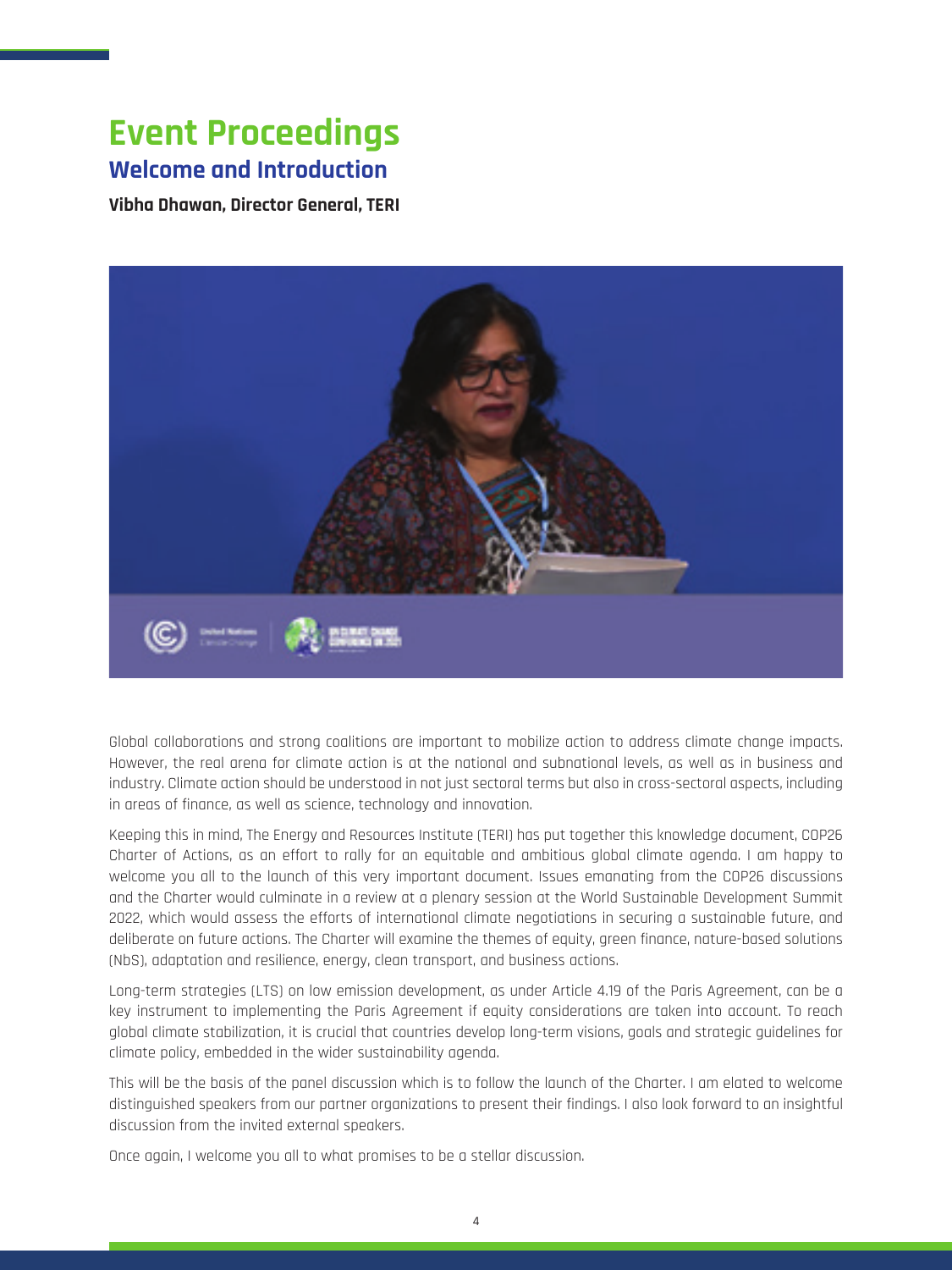## **Keynote Address & launch of the COP26 Charter of Actions**

**Rameshwar Prasad Gupta, Secretary, Ministry of Environment, Forest and Climate Change, Government of India**



It is a great pleasure to join you on the launch of the knowledge document, COP26 Charter of Actions, prepared by TERI. I am confident this initiative will provide direction for charting a course for equitable and sustainable climate action in India and for the world.

When we talk about 'Beyond climate neutrality', there are plenty of issues that still need to be worked out, negotiated, and finalized before we reach climate neutrality. However, even after reaching this climate neutrality, and howsoever we may define it, the issues that will remain are the carbon that has already been emitted into the atmosphere, its impact on the planet, on the society, on the nations, and the people, and the differential impact it is going to have on different communities. It is very necessary that local plans and impacts are worked out and detailed as per the regions, and we start working towards mitigating those impacts. Adaptation finance and action in this particular area becomes extremely important. Discussions must start with those people and areas that are going to be the most impacted. They must be helped through a definite negotiated agenda, and action plans must be formulated along with the finance and all the resources – whether they are technical, human, institutional – to face the impacts as well as build their infrastructure to withstand the impact of the change, which would inevitably come along with the carbon that is already there. Climate neutrality does not consider eliminating the carbon that has already been put in the atmosphere; it only talks about not putting any more carbon there. As a result, we are going to see more and more severe events in spite of having reached carbon neutrality, and they will be much more severe and more frequent. Hence, we also have to think of a mechanism for compensating those people and the communities who are going to be impacted and who are going to suffer losses. They will have to be an integral part of the agenda.

Equity and climate justice has to play an important role; it has to be the touchstone of any global climate action. Equitable carbon and development space before reaching carbon neutrality to achieve sustainable development must be all based on the principles of common, but differentiated responsibility and respective capabilities. The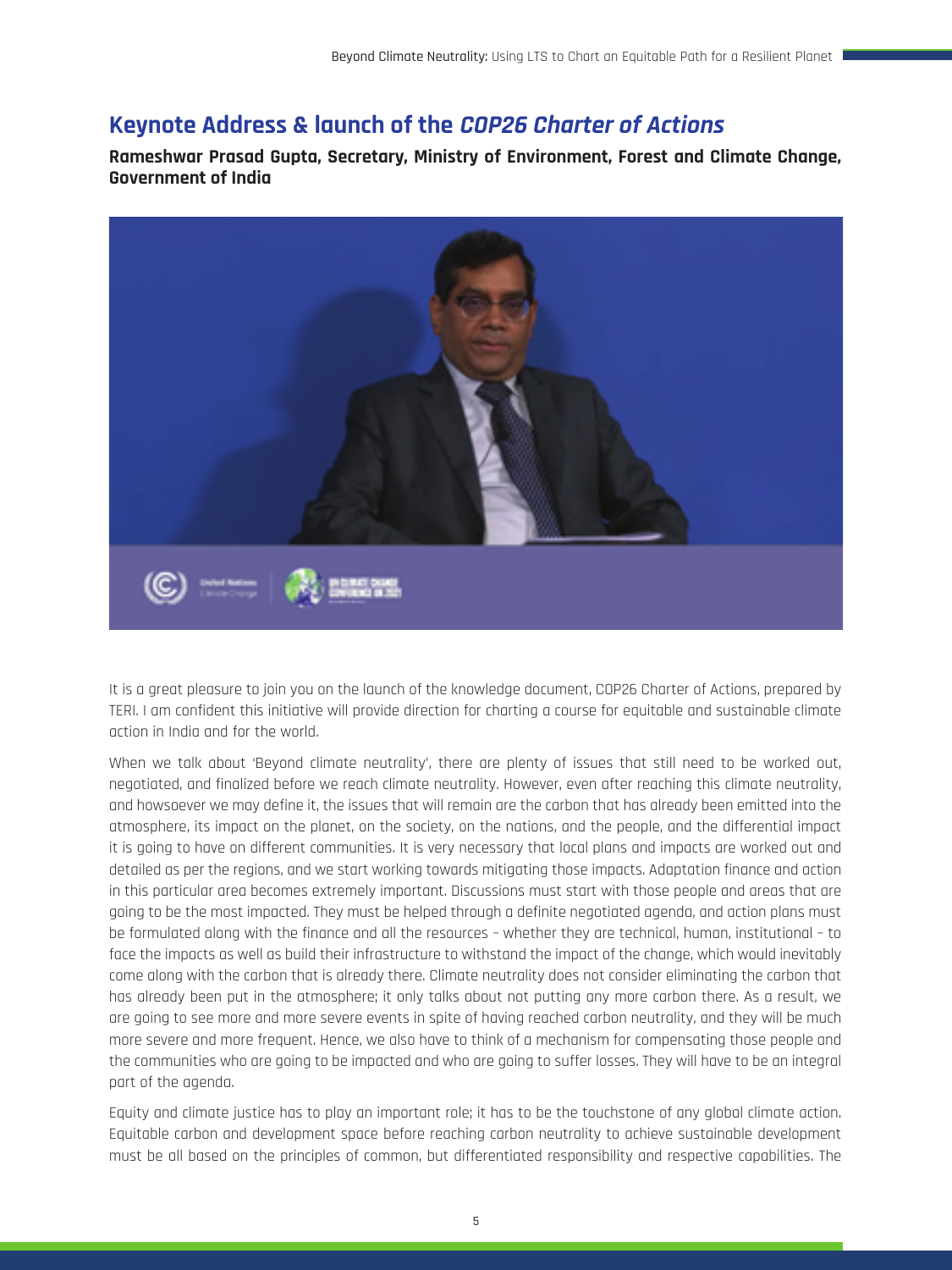principles of 'polluter pays' should be applied to finance adaptation as well as loss and damage activity beyond climate neutrality, and would be the guiding principle to mobilize finance and resources. All long-term strategies have to be guided not only by mitigation, but also by climate adaptation and climate stabilization using measurable indicators.

Apart from carbon neutrality, the pressure we put on nature through expecting various resources are also more or less causing environmental degradation and climate change. This is where the concept of circular economy becomes extremely important; however, circular economy at a very high level of consumption also puts extreme pressure on energy requirements. Our honourable Prime Minister has been saying that we have to think of sustainable lifestyles not only to tackle climate change, but also to reduce the pressure on the environment and nature, and to ensure that it remains at a level where nature is able to provide us resources sustainably for our living.

## **Using LTS to Chart an Equitable Path for a Resilient Planet**

#### **Chair: RR Rashmi, Distinguished Fellow, TERI**



Long-term development strategies do not and should not include only mitigation, but overall climate stabilization in the expectation that the larger interests of humanity is taken care of. Thus, LTS includes several aspects; it involves not just carbon emission reduction, but reducing adverse impacts of climate change, improving the capability of the communities and societies to adapt to climate change, and be resilient to withstand the adverse effects. Hence, they need to have adequate resources. While we reduce emissions, we also need the means of implementation; therefore, long-term strategy cannot remain lopsided.

Article 4.19 of Paris Agreement envisages that long- term strategy needs to be prepared by all countries; however, this is under Article 4, which talks about NDCs. NDCs are supposed to be comprehensive – they are not supposed to be considering only mitigation, whereas adaptation is on a separate footing altogether as it is captured under Article 7. Hence, there is a need to actually combine the two articles and prepare a strategy that takes care of the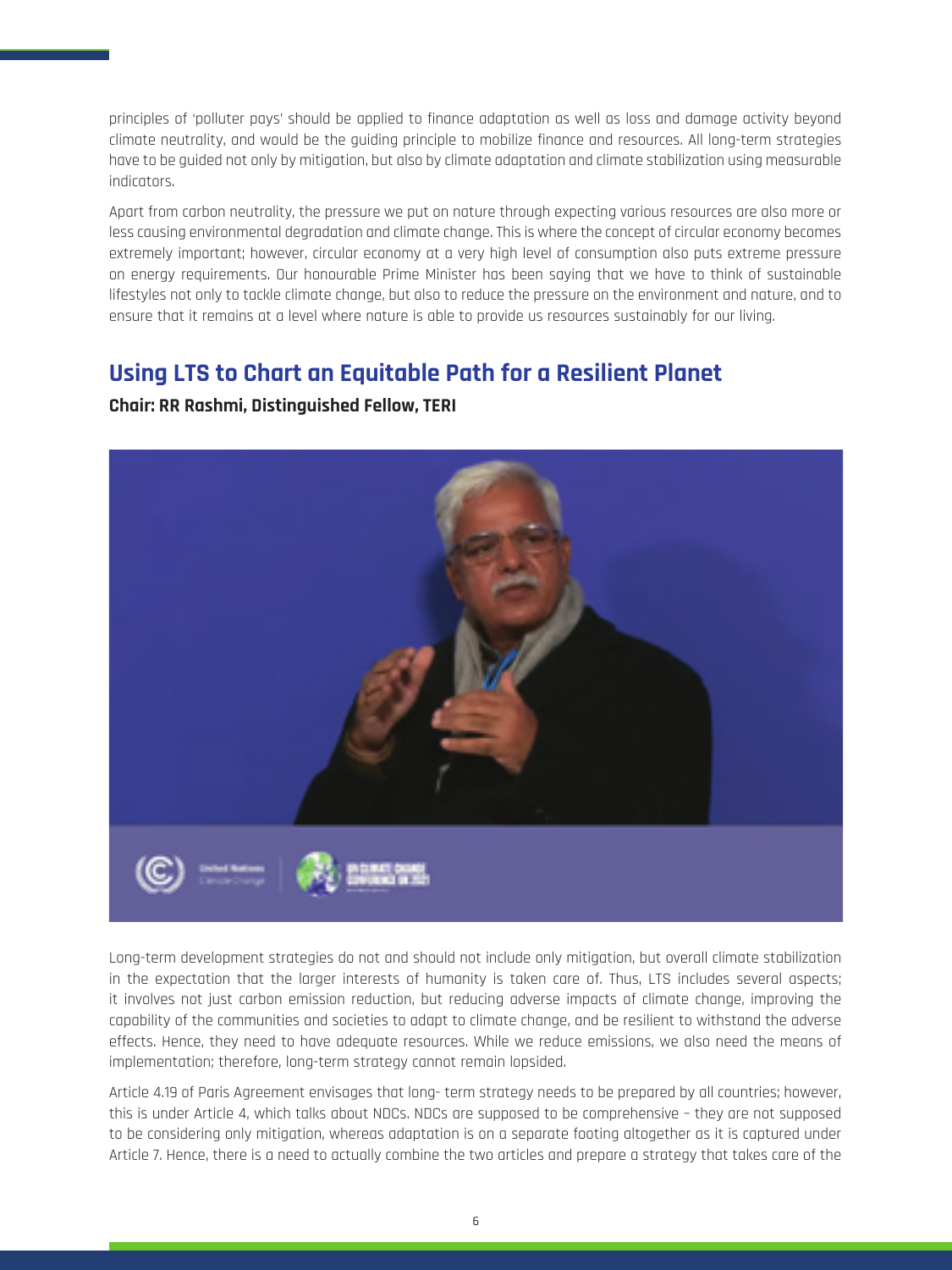broad objectives of the NDCs, and at the same time, makes the society resilient and enhance their capabilities to adapt.

The four organizations – TERI School of Advanced Studies, German Advisory Council on Global Change (WBGU), The Warsaw Institute for Economic and European Studies Foundation (WiseEuropa), and Ecologic Institute - have come up with their own versions of how such a long-term strategy can be prepared and they will be sharing their experiences today along with their visions about what such a strategy should look like. They will discuss the issues in preparing a strategy in terms of long-term goals vis-a-vis their relationship with the short-term goals. Most countries have announced their NDCs, and some of them have also announced a long-term goal for 2050, 2060, or 2070, but the issue is that a long-term strategy is far out in the future, we need to understand its impact on shortterm goals. We need to determine the manner by which we can enhance them so that they can address both the needs of mitigation and adaptation.

#### **Shailly Kedia, Associate Director, Sustainable Development and Outreach, TERI**



We all know that time is running out and according to science, we may have less than a decade to fulfil the Paris goals. A holistic approach incorporating short, medium, and long-term measures is needed for meaningful climate action. To fulfil the global aggregate goal of net zero by 2050, and to allow some development space for developing countries, much is needed, especially from the developed countries who should move towards being net negative individually by 2050. Net zero is necessary, but not sufficient; climate stabilization is more important. The accumulation of greenhouse gases in the atmosphere, which will lead to climate impacts, is a cause of concern, as well. Along with that, 2030 climate targets must be revised upwards in a major way by all countries.

Equity is key to effort-sharing. Climate change is not a problem caused by emissions in the past few years; it is a problem caused due to accumulated GHG emissions in the atmosphere since the industrialization age. United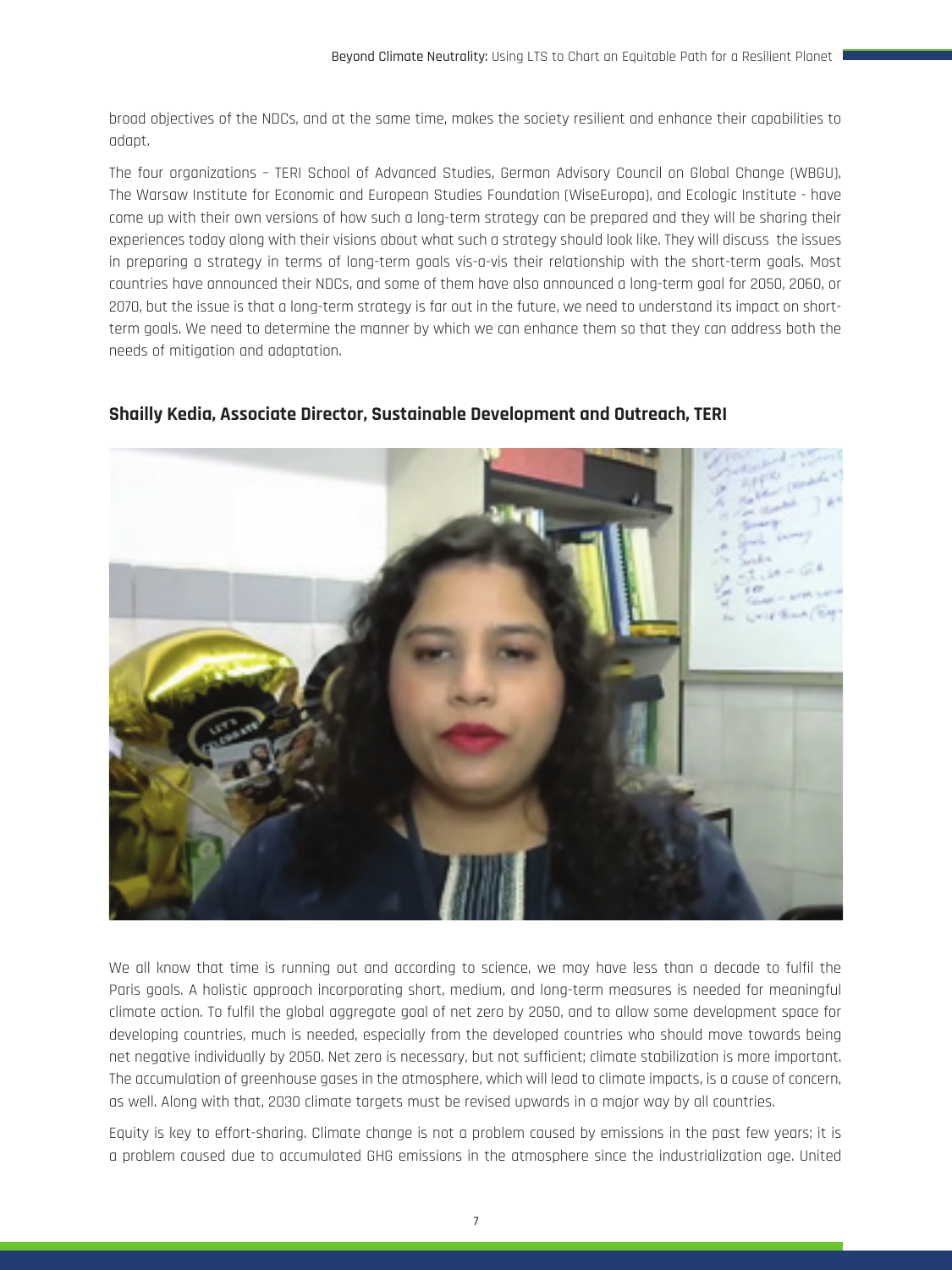States alone accounts for about 25% of the cumulative CO2 emissions. The G-7 countries and the EU-27 together account for 45% of the cumulative CO2 emissions, China accounts for 13% and India accounts for 3.1% of the cumulative CO2 emissions. At just 1.9 tonnes, India's per capita emissions is less than half of the world average of 4.7 tonnes, and is the lowest amongst the G7 countries.

For long-term strategies, adaptation needs to be at the centre stage. Although it may be contended that there is a growing narrative by countries to include adaptation within their long-term strategies, this has not translated into any high level of integration with concrete formulation and communication in the LTS submitted by countries. In TERI's analysis of 31 countries who had submitted their long-term strategies, ahead of COP26, only five countries had some sort of a strong element of adaptation in their LTS. It is evident that adaptation has not been given due consideration. While formulating and communicating on LTS, it is important that developing countries should play a key role in tabling proposals for a more concrete agenda on adaptation, including on adaptation communication.

Coming to the COP26 Charter of Actions, which was launched during the event, global deliberations are important, but the real arena for climate action is at the sub-national level, national level, as well as in business and industry. Hence, it is important to further understand what are the sectoral implications as well as thematic implications of adaptation for areas such as finance. With this rationale, TERI prepared the COP26 Charter of Actions, which examined key seven themes of equity, climate, finance, adaptation, nature-based solutions, energy, transport, and business actions. The Charter examines the themes in the context of India and in the process, distils messages for the global community for COP26 and beyond.

The Charter activities are supported by the British High Commission, Bloomberg Philanthropies, Shakti Sustainable Energy Foundation and Tata Cleantech Capital, and held under the aegis of TERI's flagship track-II initiative, the World Sustainable Development Summit (WSDS). Issues emanating from the COP26 discussions and the Charter would culminate in a review at a plenary session at the WSDS 2022, which would assess the efforts of international climate negotiations in securing a sustainable future, and deliberate on future actions. The COP26 Charter of Actions, in a snapshot, covers the seven themes as highlighted before and the chapter team includes 36 authors and nine reviewers making it a total of 45 colleagues from TERI.

#### **Coming to the key messages of the Charter, Dr. Kedia highlighted the following:**

- Overall: It is imperative that the progress made by countries is assessed based on the principles of equity, as well as common but differentiated responsibilities and respective capabilities, well before the global stocktake that is to take place at COP28 in 2023.
- On India's leadership: Although India has low per capita emissions, it can show normative and entrepreneurial leadership when it comes to international climate action.
- On climate finance: There is a need for well-defined mechanisms under the new collective quantified goal on finance. Adaptation and investment in innovation for climate stabilization needs to be at the core of climate finance and public finance.
- On adaptation: The key question is whether COP26 can be an adaptation COP. This message was very strongly highlighted in the first high-level meeting by the Prime Minister of India. There is a need to also redefine just transitions to not just include mitigation, but also adaptation. Adaptation should be at the core of long-term strategies.
- On nature-based solutions: Trees outside forest offer a huge potential for countries like India. It has a potential of being 30% of the total carbon sink in India. Agroforestry and plantation programs need to be promoted on a large scale in India and in countries with similar contexts. Apart from this, ecosystem-based approaches by considering terrestrial, coastal, and marine ecosystems need to be further enhanced along with lending farm and farmer resilience.
- On the role of businesses: Businesses can play a role in upscaling climate actions and developing disruptive technologies, especially in hard-to-abate government sectors. Conversely, businesses can play an enabling role, and also promote market development of low-carbon products.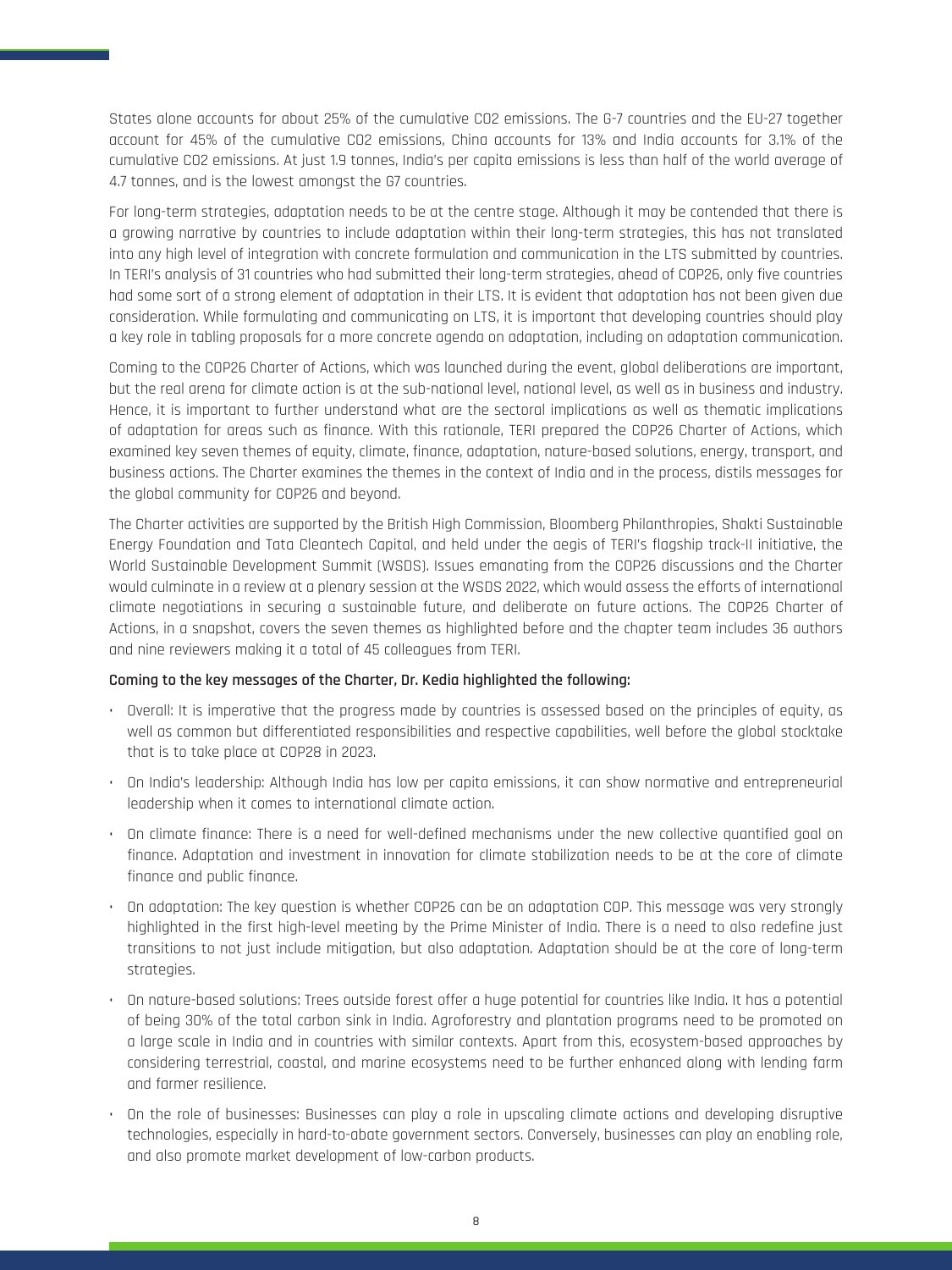- On renewable energy: India recently announced an ambitious target of 500 GW of non-fossil energy (electricity installed capacity) by 2030. Innovations for ensuring energy access through measures such as distributed renewable energy are important along with flexibility of power systems through energy storage solutions and supply and demand measures.
- On sustainable mobility: Low-carbon transport must be equitable and available to all, and not just private vehicle owners. Institutional innovations could include a common fund for investment on low carbon transport and coordination mechanism for holistic transport planning at national and sub-national level.
- On sustainable consumption: Short, medium, and long-term strategies at the global level must focus on sustainable lifestyles and consumption. There is a need to further strengthen alignment with SDG 12, along with concrete measures, such as responsible advertising, eco labels and awareness.

In conclusion, the science is clear that we cannot delay climate actions. A holistic approach for short, medium, and long-term strategies are needed. Measurable adaptation indicators need to be at the core of long-term strategies. At the moment, this aspect is very weak even for developed countries. The present political economy realities favour mitigation over adaptation. States, countries, and governments need to ensure adequate support for the adaptation and development of innovations related to adaptation. India has demonstrated entrepreneurial leadership, but it also has to take the role of a normal leader among developing countries, as well as globally to promote shared understanding around adaptation, sustainable consumption, lifestyles and climate justice.

#### **Karen Pittel, Chair, WBGU and Director, Center for Energy, Climate and Exhaustible Resources, University of Munich**



WBGU's policy paper calls for long-term strategies, on the one hand, pointing out why it is so necessary, and on the other hand, also identifying key requirements for these strategies to fulfil, and key topics that they should address.

It is not enough to just talk about climate neutrality; we need to talk about climate stabilization. In the long term, we will need to stabilize the global temperature at about 1.5 degrees Celsius above the pre-industrial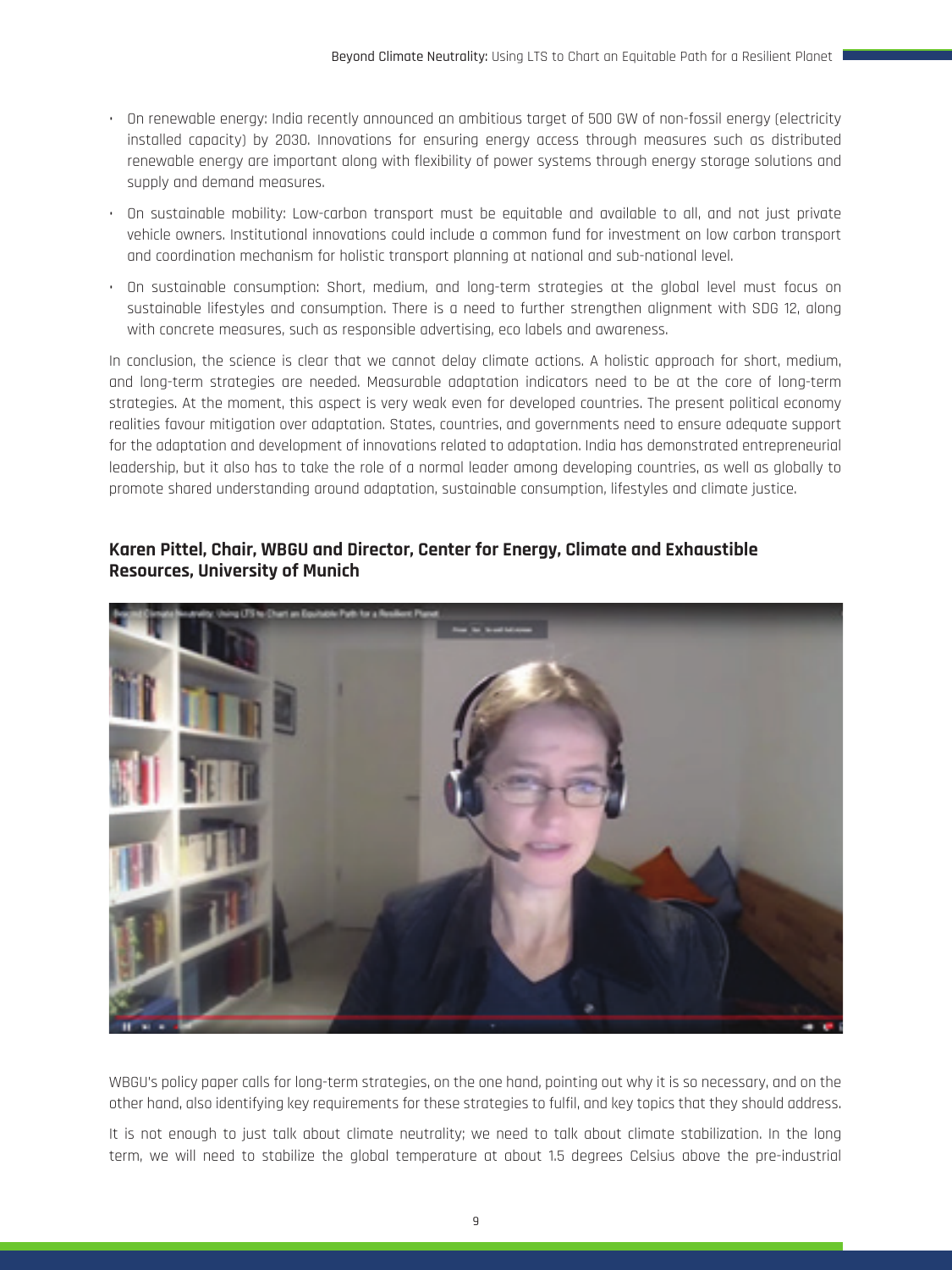levels or at least well below 2 degrees Celsius. For this, we need long-term strategies; however, we still have a short- and medium-term focus in the NDCs. Politicians and companies need a long-term outlook, and in many cases, they do not have that to implement. On the one hand, we have the far more ambitious NDCs, but on the other hand, we need to develop the required technologies as well as to raise the necessary funds to fulfil their goals. Dr. Pittel highlighted that the paper will not only call for making these long-term strategies mandatory, but they also need to be reviewed periodically in order to account for new knowledge and for the uncertainty that we still face about future development. We also need to recognize that, first of all, carbon neutrality is really not more than an intermediate target on the way to climate stabilization. It requires not only for all countries to become climate neutral, but also to develop these forward looking decarbonization pathways, that involves not just holding on to these bridge technologies that is used as an excuse to not go further. There is a need to avoid new technological lock-ins with respect to infrastructure and maintain the options that is needed for not just temporary, but permanent CO2 removal. It also requires this outlook on stabilization and not just neutrality, to redesign the COVID-responsive program, keeping climate neutrality and climate stability in mind. In this, we need to especially support low-income countries via multilateral cooperation; we need to not only help each other, but also to have a holistic view on things, for instance, not only thinking about climate change, but also about the biodiversity crisis and global crisis like COVID in an inclusive manner that leaves nobody behind.

For this to actually be possible, the WBGU paper looks at what are the key demands for the long-term strategies to be successful. They have to be geared towards long-term stabilization, and at the same time should aim for these synergies and multiple benefits with respect to the sustainability agenda. They have also to be considered in an international context, taking into account the impacts on the countries and should support development and innovation on the basis of multilateral partnerships. Finally, they have to improve the planet security, not just for households and for companies, but also for regulatory agencies, through stable long-term regulation that also assures the provision of the necessary private and public funds.

Topically, we identify three priorities that should be considered in these strategies. We especially stress that these three topics are not mutually substitutable. Hence, they are all needed by themselves and individually.

First, CO2 emissions from fossil fuels have to be phased out fast and completely, and their exploration and extraction has to be ended. Only where sustainable alternatives to fossil fuel do not exist yet, should we use them; at the same time, we should ensure that the carbon is stored and not released later. New energy systems have to be designed or the entire economic system have to be designed systematically aiming always for these multiple benefits, with respect to sustainable development at home, and also abroad in the spirit of solidarity.

Second, these long-term strategies should aim to strengthen the biospheres' contribution to climate stabilization. Biodiversity and ecosystem services are among our most indispensable natural life support systems. Climate stabilization cannot be accomplished without an intact and resilient biosphere. Hence, we have to use strategies that yield emission reductions and at the same time, preserve and foster biodiversity and ecosystem services. This is described or expanded on, in length, in our last flagship report, which focused on three exemplary multiple benefits strategies that foster climate protection, biodiversity, as well as security of food systems. Now for these strategies to be successful and to be implemented, climate policy is not enough. Climate policy is the key for longterm strategies, but we always have to think about separate instruments and financing for ecosystem service protection that includes a broad system of payments for these ecosystem services, as we do not have it yet.

Finally, the third priority is thinking ahead about CO2 removal from the atmosphere. The technologies that are necessary have to be developed in order to be deployed when needed. Today, many of these technologies are not ready to be used at scale, and they have a number of side effects and limitations. Some of these technologies are still poorly understood. Hence, preparing for CO2 removal includes not only looking at the technologies themselves, to develop them further, and to put them on the market, but also understanding the systemic, broader, and also local impacts of these technologies. WBGU paper stresses again on the fact that preparing for the use of negative emissions technologies can never replace ambitious mitigation, as that will also limit the need of these CO2 removal technologies in the future. To ensure that the incentives for mitigation are not diminished, what is really needed is an international governance framework for negative emissions. This means countries should clearly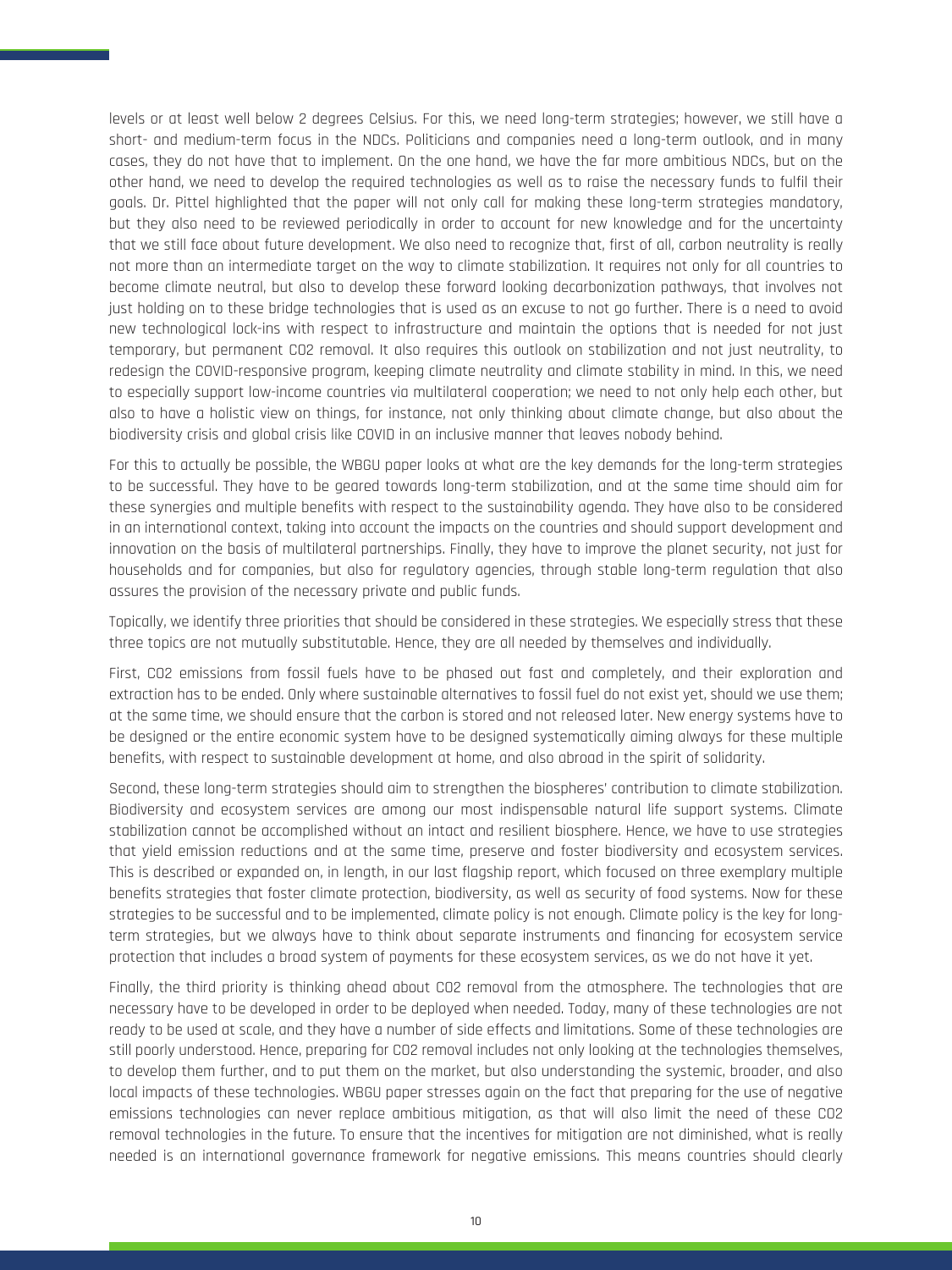separate climate policy targets for emission reductions, on the one hand, and those for removing CO2 from the atmosphere. These are the three topics that we think are really crucial for long-term strategies to be successful.

#### **Aleksander Sniegocki, Head of the Energy, Climate and Environment Programme, WISE Europa, Climate Recon 2050**



A few years back, European Union countries agreed on a common framework for long-term strategies, alongside a much more detailed planning for up to 2030, and provided a date for every country to prepare and submit a very long-term strategy at the European level, as well as in a global context. After a couple years, now, there is some progress. Mr. Sniegoscki's presentation focused on the central European countries: Czech Republic, Slovakia, Hungary, and Poland. This is an interesting case for discussion because there is a broad spectrum of approaches in the context of European transition to climate neutrality. In this context, this part of Europe has its own sets of challenges.

This group has relatively high investment needs compared to other parts of Europe. The first thing to be noted is that different countries had different processes and timelines. For instance, Czech Republic is an early mover, completing strategies before a European level framework was set up. Slovakia has also submitted a strategy within its deadline for European Union member states, and adjusting to a net zero target. Hungary has taken more time, but has presented a broad complex document a couple of months ago. Poland is also in the final stages of preparing this document, finalizing some internal government discussions, but this is also a very advanced process. Hence, each country has some processes and timeline in place; however, their targets reflect different points. Both Hungary and Slovakia have already declared climate neutrality, and in Czech Republic, it is still an 80% target, but this is because the strategy was good a few years back, and, it will need to be updated.

Although these targets are set mostly for 2030, what is important for current discussion is how socio-economic impacts are assessed, and to what extent these strategies actually go beyond the climate goals. Hence, we can see that the analytical aspect in all these documents include socioeconomic impacts; however, it is focused mostly on investment needs and the costs of transitional sectoral levels, with little to no details on distributional impact. Moreover, it is less focused on how to assure that there is indeed a just transition across sectors and across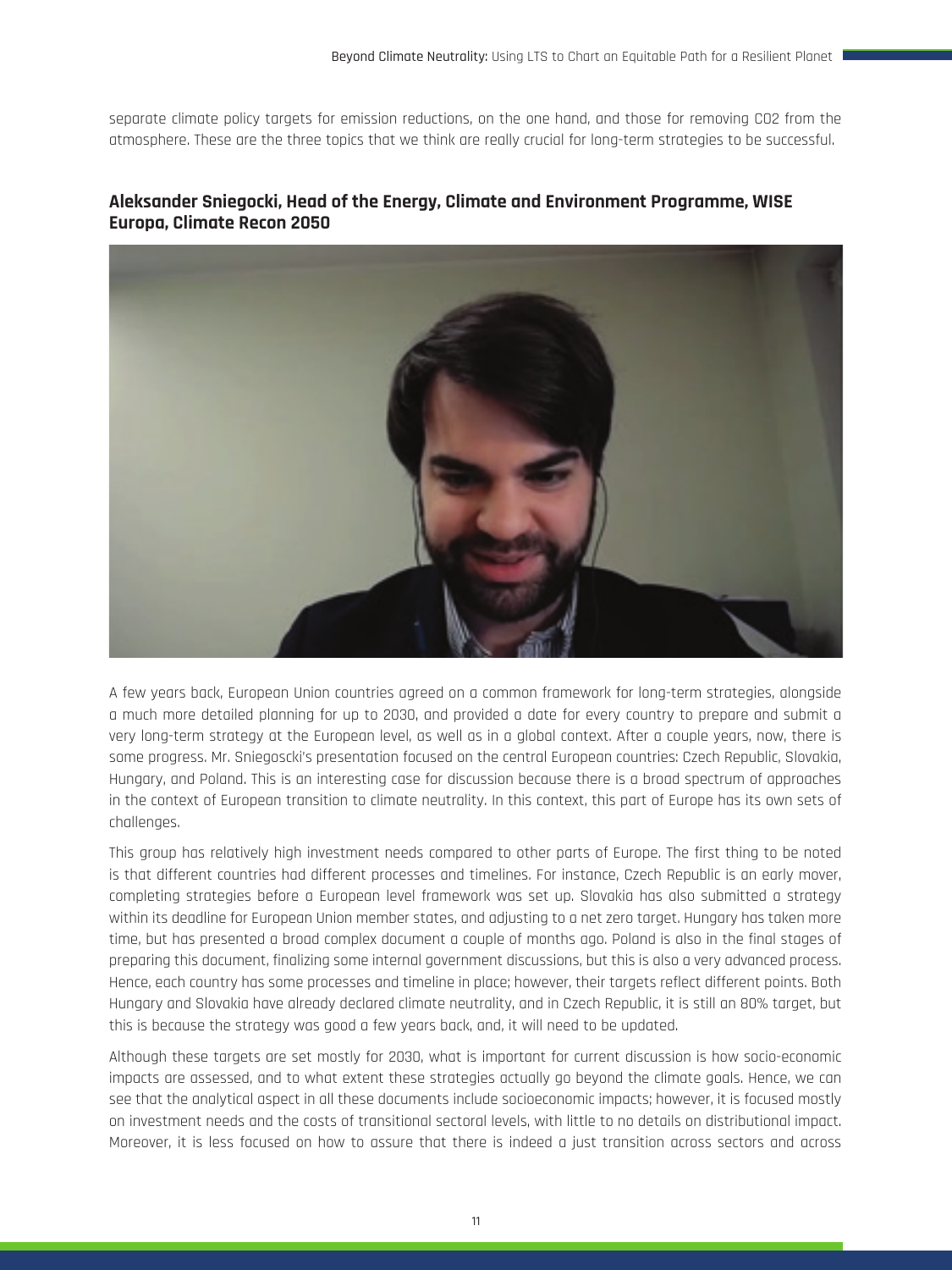different groups. This is clearly an aspect which will need to be covered in detail in the coming years.

This is why the governance part of a strategy is so important. Among the published statutes, all of them includes provisions for regular assessment and institutions for governance and monitoring its implementation, which is quite important. The document is actually adjusted over the future to reflect this broader context.

To conclude, as we talk about lessons from the European process, we see that a lot is being done or has been done already on the national level and national capacities to develop the strategies and implement them. However, at the same time, there is always scope for improvements and for dialogue and exchanges in this context, on the national as well as on a regional European level.

Beyond the European level, we also have to talk about how to implement just strategies, which includes more than the climate aspects, and which moves beyond climate neutrality. It is useful to maintain this cooperation, to monitor what is going on in Central European countries, among the partners, so that the strategies are designed better.

### **Guest Speaker**

#### **Marta Torres-Gunfaus, Senior Research Fellow, Climate and Energy, IDDRI**

At COP26, there is a strong call for renewing the mandates for doing long-term strategies. Dr. Gunfaus stressed that under IDDRI's Deep Decarbonization Pathways (DDP) Initiative, her team helped develop long-term strategies



for over 30 countries with the national teams, and all the stakeholders involved in the process confirm that there is value in the process. The process of developing long-term strategy matters more than the final document and roadmap. This is because of the capacity that is being generated at country level to understand the complexity of what it means to transform, as well as helping in the coordination and anticipation of potential conflicts and potential trade-offs. Thus, long-term strategies are about development pathways because longer term perspective allows us to explore further, and to see the systemic transformations and how they link with other non-climate objectives. Therefore, LTS is a very important tool for countries to explore how to meet both climate and non-climate objectives. Having said that, even if it delivers domestic benefits, very importantly, they do require international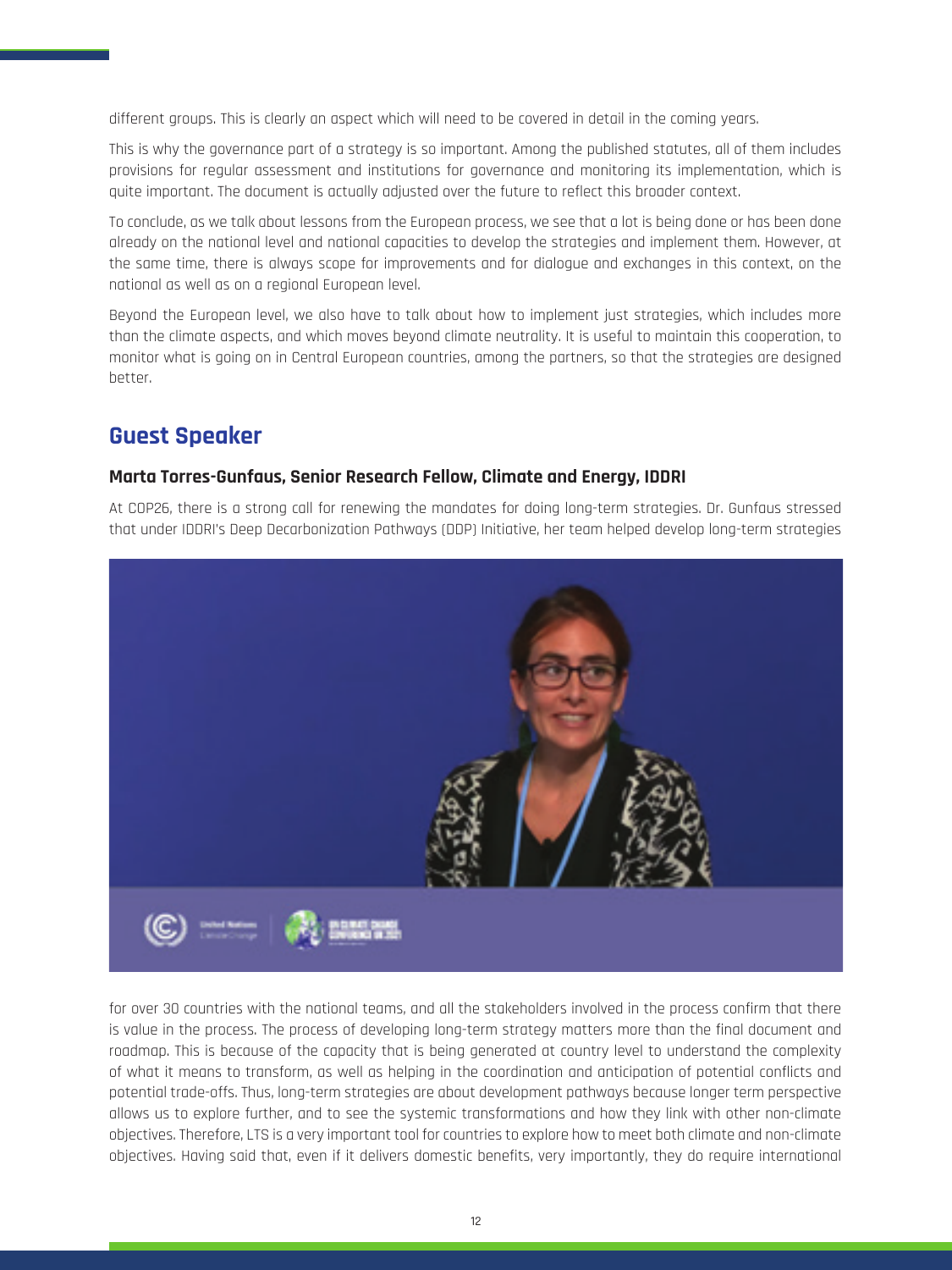support to develop them because they are resource intensive and because they are just so important.

Long-term strategies are important not just to understand the long-term but, also to inform the short-term strategies. The more granular it is and the more sectoral lenses that can be applied, the easier it is to talk to the sectoral ecosystem and sectoral stakeholders, and the easier it is then to discuss policies and implement them. It is also important in identifying the role international cooperation can play because by doing these exercises, and exploring what it means to transform these economies, everyone realizes the need for international cooperation. Hence, we need to look at boundary conditions and what other countries need to do so that we can accelerate our domestic transition. Hence, if we look at the global stocktake in two years, LTS is a very important tool that countries should have. There is a need to identify those cooperation needs in a very specific manner to make sure that we can have the global stocktake around cooperation, learning, and identifying the leverages that are needed to inform the next round of NDCs.

On the question of what kind of international frameworks can we establish for long-term cooperation, Ms. Gunfaus highlighted that for Article 4.19 of the Paris agreement, the motivation then was that we really needed country driven long term perspective. This perspective included embedding equity in a bottom-up approach that the Paris Agreement has. She reiterated that unless each country explores fully what needs to happen to really undertake this huge transformation, it would not be possible to understand what are the smartest ways to collaborate as an international community. If we only have short-term plans, it will be difficult to understand where things are heading.

For instance, for the private sector, there are a number of collaborations that can be undertaken such as in terms of value chains. However, they are very difficult to examine through the NDC lens because there is no granularity and there are binding documents that are heavily negotiated and are short-term. There is a need to learn much more from each other and to help each other more. To do that, everyone needs to open up about the ways that each country could follow. That is the flexibility LTS could provide; it can also help in identifying specific operations that can come into the global stocktake as a moment of learning and making deals.

#### **Shailly Kedia, Associate Director, Sustainable Development and Outreach, TERI**

Dr. Kedia said that while looking at some of the existing formulations of equity in the Charter, what was evident is that long-term strategies, while considering equity, should not focus on just mitigation, but also on adaptation along with climate finance, as well as technology transfer. It is also important to note that adaptation is not tracked the way mitigation is being tracked; this aspect needs to be discussed. If you look at the Adaptation Gap Report by UNEP, climate finance needed for adaptation is not even 50% of the total, and this needs to change. Adaptation needs to get a higher priority in terms of climate finance, as currently it comes from public funds. In terms of long-term responses, climate finance needs to be broken down into adaptation and mitigation needs. As was mentioned very briefly in the G20 outcome document, national communication related to adaptation would need to be strengthened at a global level.

#### **Karen Pittel, Chair, WBGU and Director, Centre for Energy, Climate and Exhaustible Resources, University of Munich**

The IPCC report basically stresses that there is a need to reach the 1.5 degrees Celsius in the long term. Hence, the question is can that be done with basically nature-based solutions, reforestation and so on, or do we need technologies? The answer is: we do not know. It could be that if we really succeed in this COP or in the future next years, we reduce emissions really fast; then, we do not need that much negative emissions. However, if we do not reduce emissions fast, then we might actually need these negative emissions. Hence, the point of the WBGU paper is to say, be prepared. There is a limit to what you can do with nature-based solutions and after that we might have to turn to, for example, whatever we can store under the Earth. Hence, we need to have the necessary technologies in place. We have to understand where to do it, what the consequences are, and how the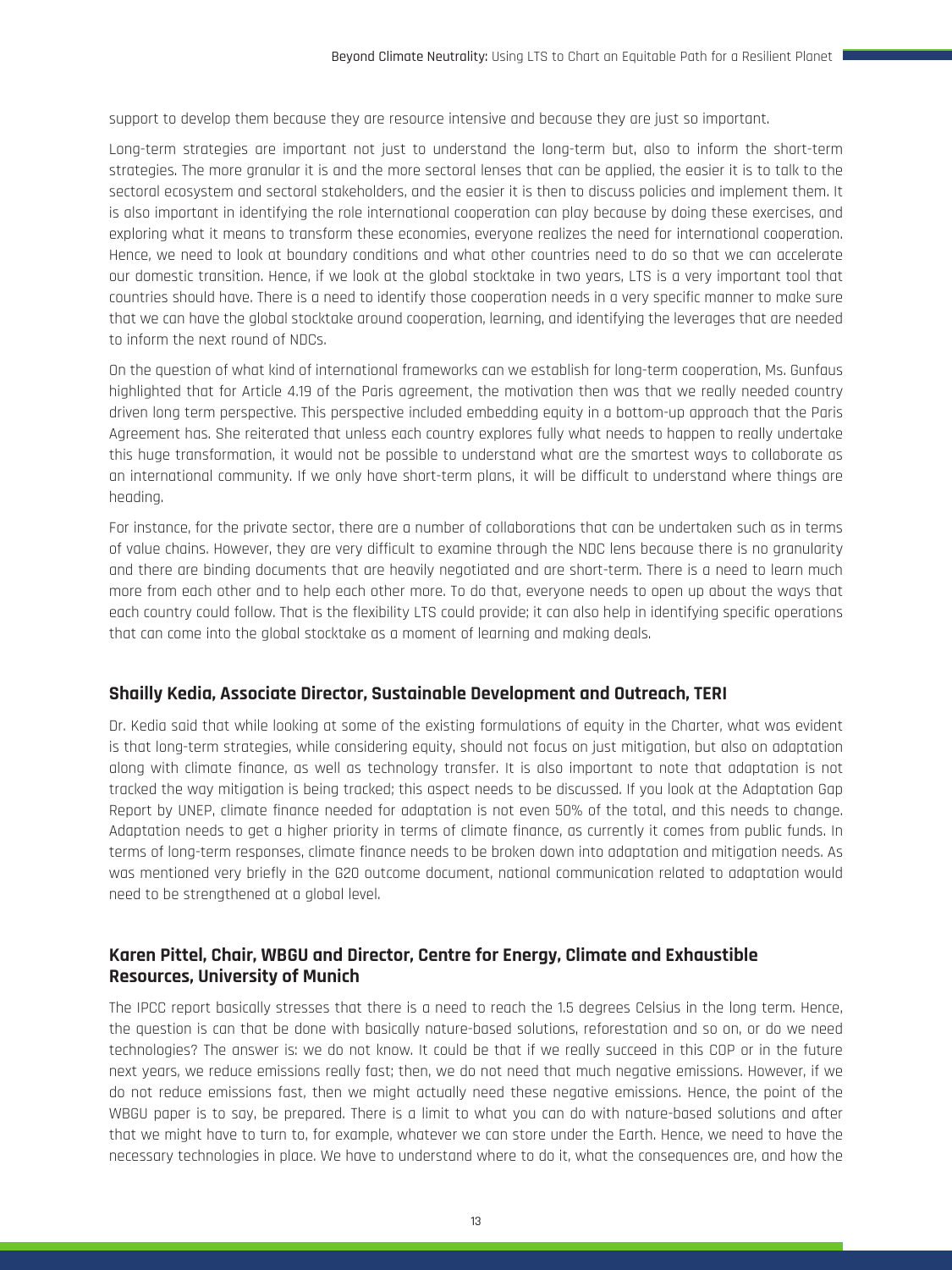mix should be like. If we just concentrate on one technology, likelihood is that we will actually generate much more severe repercussions on the local communities. The paper does not necessarily say, "we want these technologies necessarily to be used, but we acknowledge that it might actually be necessary".

Dr. Pittel highlighted that nature-based solutions should be addressed first because they have multiple benefits if done right with respect to biodiversity, economics, carbon capture, as well as the negative emissions. Hence, we advocate nature-based solutions, but we also say, be aware of what else we might need.

#### **Aleksander Sniegocki, Head of the Energy, Climate and Environment Programme, WISE Europa, Climate Recon 2050**

Talking about the constraints that operate at the European Union level in developing ambitious long-term strategies, and how the member states align their goals with that of the European Union, Mr. Sniegocki highlighted that member states all have their own national process, which may be adjusted to fit the general European framework. For some countries, especially in central Europe, there is a European level framework, which are significant benchmarks; other countries are starting the process on a relational level, with the expectation that the government will come up with a strategic document to meet the common regulatory framework.

In many cases, the governments had focused on short-term and mid-term planning, due to which they did not have the capacity to focus on developing complex long-term strategies; when they faced this challenge, they realized that they had to invest in capacity-building. This led them to start discussions with experts. For instance, on how to manage the transition to climate neutrality in Poland,, we are in a completely different point than we were few years ago, because at least now we know what are the general pathways to address the sectoral challenges. Now we can start discussing how to manage them appropriately; we can look at what lies beyond.

Hence, what this really comes back to is related to the issues on capacities, time, and learning by strategizing and actually understanding so that we can learn by doing and implement the targets on time.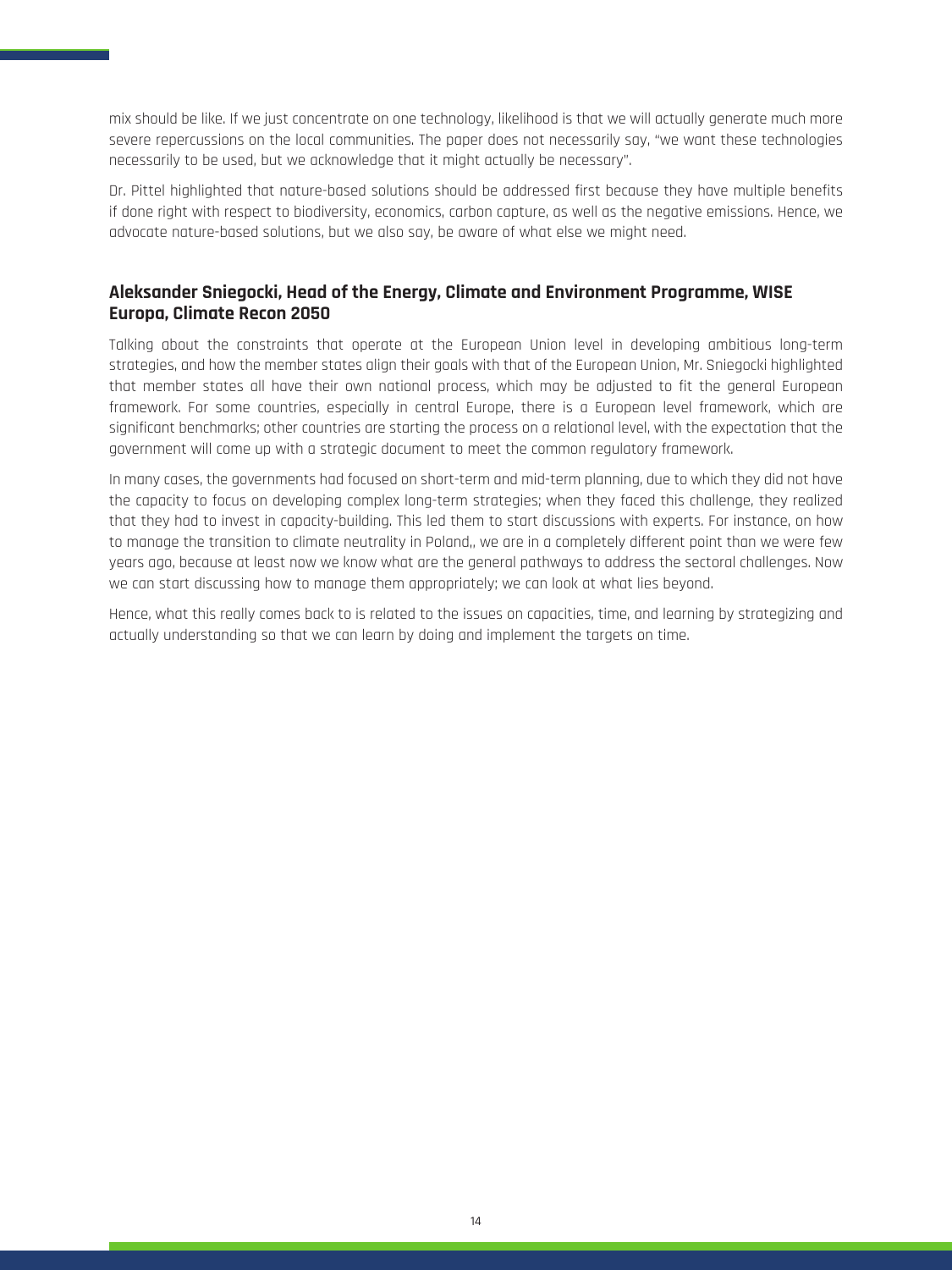## **Vote of Thanks**



#### **Eklabya Sharma, Vice-Chancellor, TERI School of Advanced Studies**

On behalf of the organizers, Prof. Sharma thanked the main speakers who presented their research findings, and the invited speakers who gave insightful comments to presentation, and the online audience who joined the session.

He highlighted that the panel discussion gave a direction that can be taken at different stages right from local, national, regional to the global level. In the last few years, COVID-19 has given us a clear message that the world is interconnected; we should learn from that. We cannot stop the climate action and climate agenda while COVID-19 is still active. In the context of COVID-19 and climate agenda, we have to understand that there has to be more collaboration among research institutions. He emphasized on the importance of developing skills across institutions to tackle climate change impacts. He reiterated that universities and higher educational institutions are important, and they have to work in tandem with the governments.

It was very clear from the discussion that LTS can provide an orientation for an ambitious short-term climate policy, climate finance, for COVID recovery, and for private investment and equity measures. However, what is more important is the international cooperation for transformation pathways. It is important to recognize where we want to go, and what are those transformational changes that is required to reach there. Hence, it is important to concretize these issues as we are making our strategies. The irony is that LTS, at the moment, is focusing more on emission reductions, and very little on adaptation. This does not work and this is not equity. Right now, locally, the fund for adaptation is very meagre locally; it is not possible to bring into real action adaptation with such meagre amounts.

Prof Sharma also reiterated that in the World Sustainable Development Summit, to be held in February, one line of discussion that needs attention is the kind of action required at local, sub-national, national and global levels, which needs to involve different types of stakeholders.